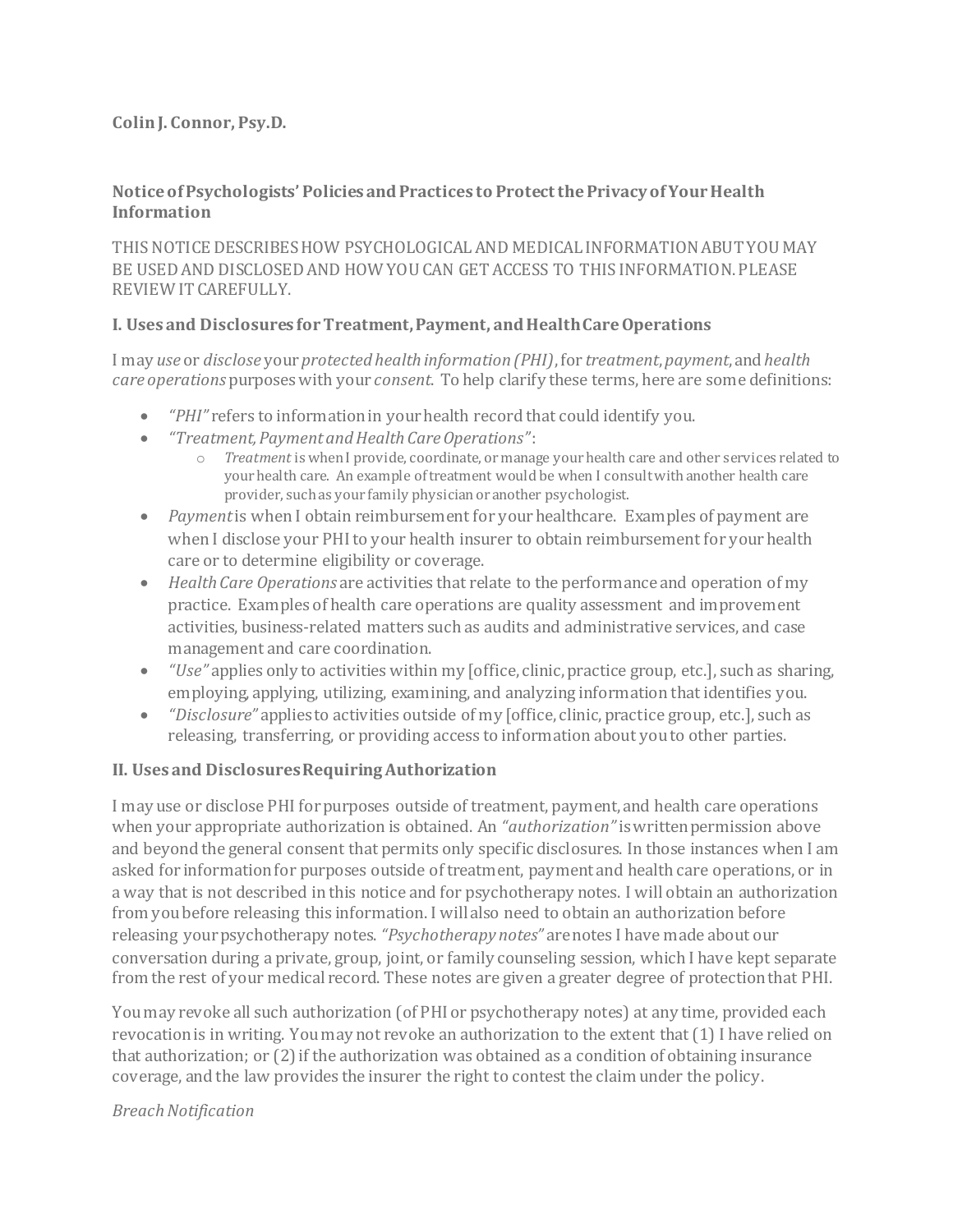*"Breach"*includes the unauthorized acquisition, access, use, or disclosure of unsecured PHI that comprises the security or privacy of such information in violation of the HIPAA Privacy Rule.

*"Unsecured PHI"*includes protected health information (PHI) that is not secured through the use of a technology or methodology, such as encryption, specified by the Secretary of the U.S. Department of Health and Human Services.

When the Practice becomes aware of or suspects a breach, the Practice will conduct a risk assessment. The Practice will keep a written record of that risk assessment. The risk assessment can be done by a business associate if he/she was involved in the breach. Unless the Practice determines that there is a low probability that PHI has been compromised, the Practice will give notice of the breach to the patient. A brief description of the breach, including dates and the types of unsecured PHI involved, the steps the patient should take to protect against potential harm, and a brief description of the steps Dr. Connor has taken to investigate the incident, mitigate harm and protect against future breaches. All information will be supplied by first class mail to the patient at his or her last known address.

### *Notice to the Department of Health and Human Services*

A log of any breach is kept during the year and is provided to HHS within 60 days after that year ends. After any breach, particularly one that requires notice, the Practice will re-assess its privacy and security practices to determine what changes should be made to prevent the re-occurrence of such breaches.

### **III. Uses and Disclosures with Neither Consent nor Authorization**

I may use or disclose PHI without your consent or authorization in the following circumstances:

- **Child Abuse:** If I, in my professional capacity, have reasonable cause to believe that a minor child is suffering physical or emotional injury resulting from abuse inflicted upon him or her which causes harm or substantial risk of harm to the child's health or welfare (including sexual abuse), or from neglect, including malnutrition, I must immediately report such condition to the Massachusetts Department of Social Services.
- **Adult Abuse:** If I have reasonable cause to believe that an elderly person (age 60 or older) is suffering from or has died as a result of abuse (including financial exploitation), I must immediately make a report to the Massachusetts Department of Elder Affairs. I must make a report to the Disabled Persons Protection Commission and/or other appropriate agencies if I have reasonable cause to believe that a mentally or physically disabled person is suffering from or has died as a result of a reportable condition, which includes non-consensual sexual activity (see below). I need not report abuse if you are a disabled person and you invoke the psychotherapist-patient privilege to maintain confidential communications.
- **Health Oversight:** The Board of Registration of Psychologists has the power, when necessary, to subpoena relevant records should I be the focus of an inquiry.
- **Judicial or Administrative Proceedings:** If you are involved in a court proceeding and a request is made for information about your diagnosis and treatment and the records thereof, such information in privileged under state law and I will not release information with written authorization from you or your legally-appointed representative, or a court order. The privilege does not apply when you are being evaluated for a third party or where the evaluation is court-ordered. You will be informed in advance if this is the case.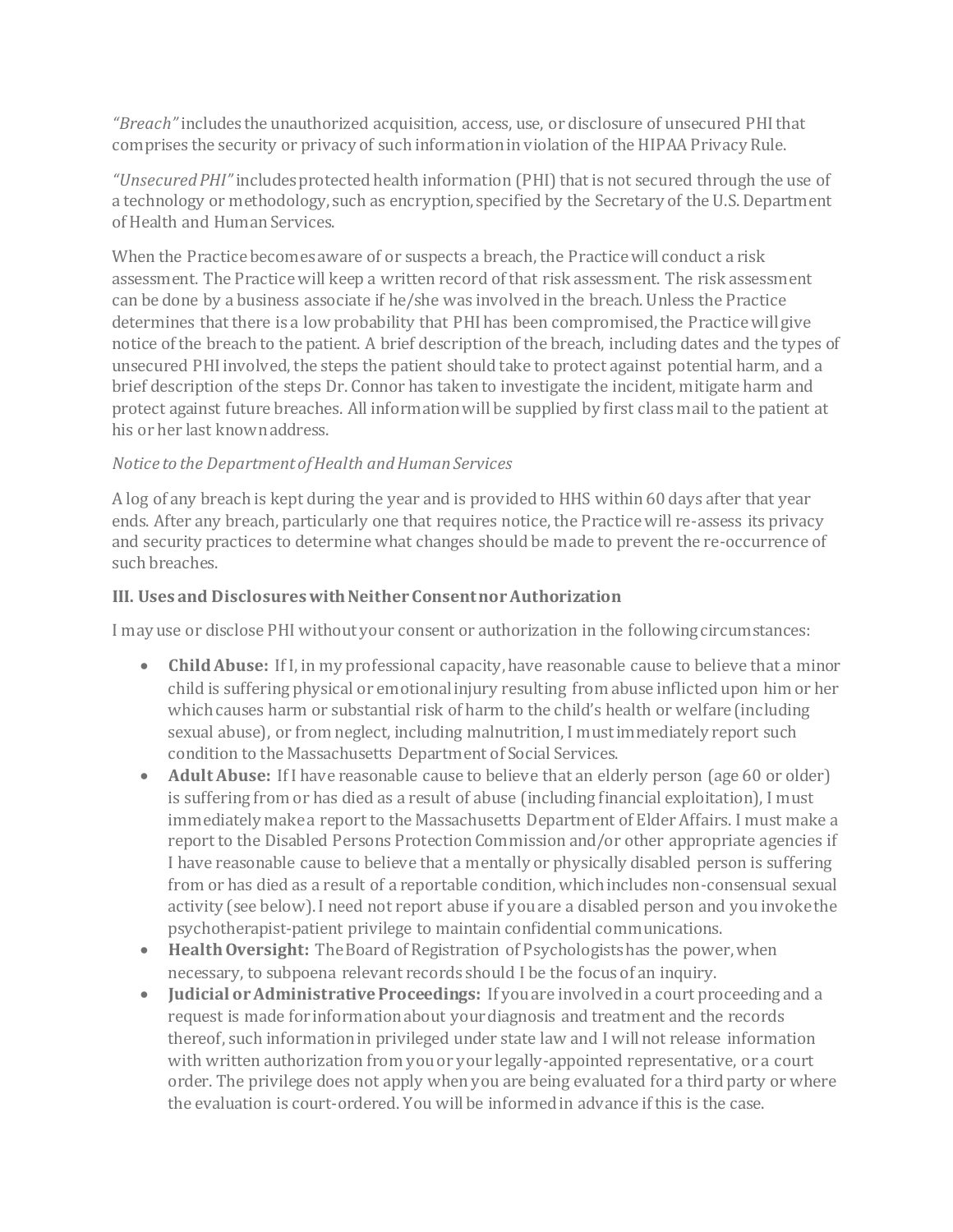- **Serious Threat to Health or Safety:** If you communicate to me an explicit threat to kill or inflict serious bodily injury upon an identified person and you have the apparent intent and ability to carry out the threat, I must take reasonable precautions. Reasonable precautions my include warning the potential victim, notifying law enforcement, or arranging for your hospitalization. I must also do so if I know you have a history of physical violence and I believe there is a clear and present danger that you will attempt to kill or inflict bodily injury upon an identified person. Furthermore, if you present a clear and present danger to yourself and refuse to accept further appropriate treatment, and I have a reasonable basis to believe that you can be committed to a hospital, I must seek said commitment and may contact members of your family or other individuals if it would assist in protecting you.
- **Worker's Compensation:** If you file a workers' compensation claim, your records relevant to that claim will not be confidential to entities such as your employer, the insurer and the Division of Worker's Compensation.

When the use and disclosure without your consent or authorization is allowed under the Privacy Rule and the state's confidentiality law. This includes certain narrowly-defined disclosures to law enforcement agencies, to a health oversight agency (such as HHS or a state department of health), to a coroner or medical examiner, for public health purposes relating to disease or FDA-regulated products, or for specialized government functions such as fitness for military duties, eligibility for VA benefits, and national security and intelligence.

There may be additional disclosures of PHI that I am required or permitted by law to make without your consent or authorization; however, the disclosures listed above are the most common.

IV. Patient's Rights and Psychologist's Duties

Patient's Rights:

- *Right to Request Restrictions* You have the right to request restrictions on certain uses and disclosures of protected health information about you. However, I am not required to agree to a restriction you request.
- *Right to Receive Confidential Communications by Alternate Means and at Alternative Locations* – You have the right to request and receive confidential communications of PHI by alternative means and at alternative locations. (For example, you may not want a family member to know that you are seeing me. Upon your request, I will send your bills to another address.)
- *Right to Inspect and Copy* You have the right to inspect or obtain a copy (or both) of PHI and psychotherapy notes in my mental health and billing records used to make decisions about you for as long as the PHI is maintained in the record. I may deny your access to PHI under certain circumstances.
- *Right to Amend* You have the right to request an amendment of PHI for as long as the PHI is maintained in the record. I may deny your request. On your request, I will discuss with you the details of the amendment process.
- *Right to an Accounting* You generally have the right to receive an accounting of disclosures of PHI for which you have neither provided consent nor authorization (as described in Section III of this Notice). On your request, I will discuss with you the details of the accounting process.